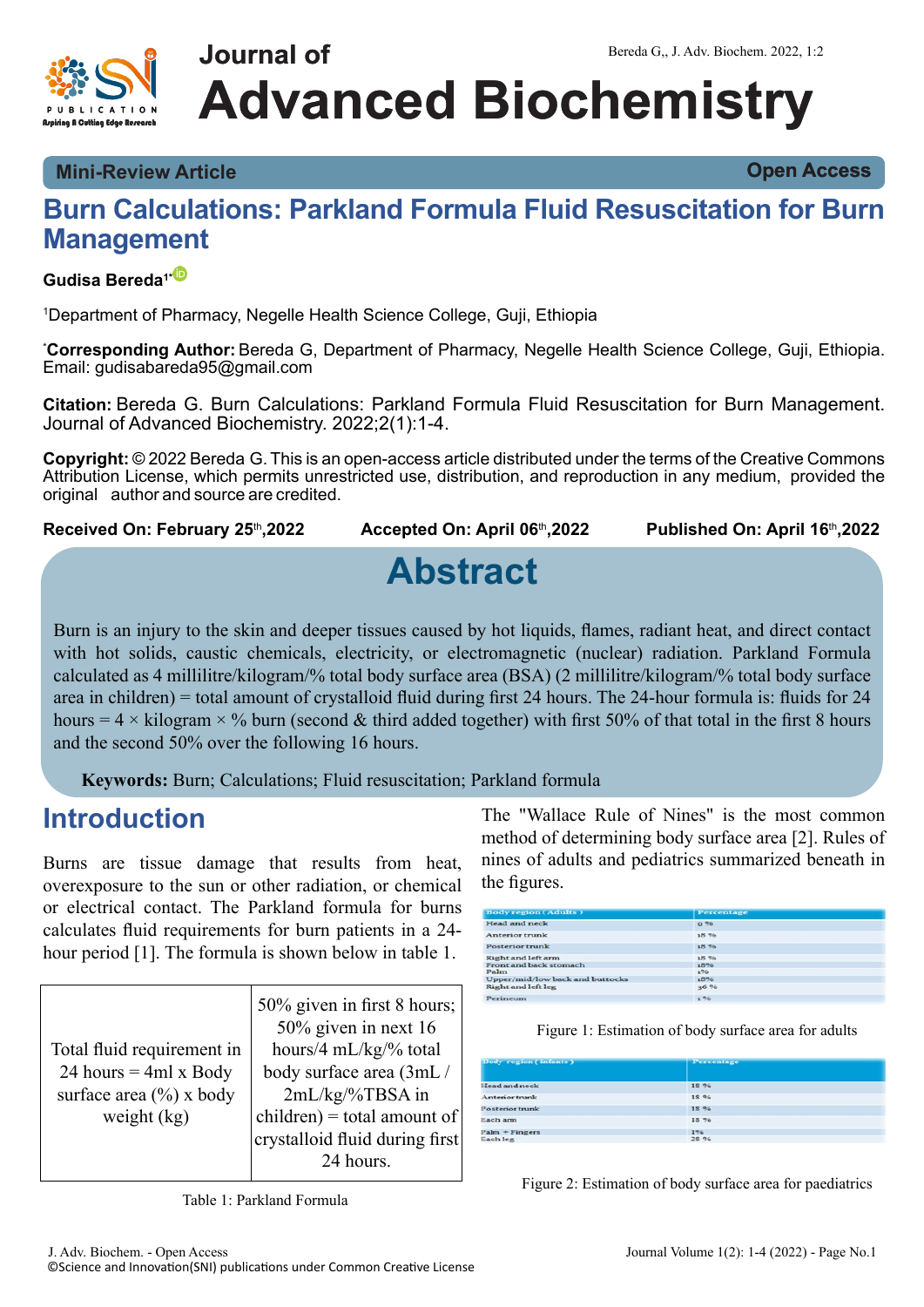

# **Advanced Biochemistry**

#### **Mini-Review Article Open Access**

Flow rate signifies the volume of fluid per unit time flowing past a point through the area. Drip rates delineated as the rate of application of liquid medicines required to furnish a certain dosage per minute [3]. The formula is shown below:

**Journal of**

Drip rate = volume of solution (mL)  $\times$  drops/mL/time (seconds)

The volume of solution (mL) is the amount of solution to be administered. A drop per mL is the calibrated amount of the administration set usually indicated on the packaging. Time (seconds) is the amount of time that the fluids are to be administered [4].

Certain instances of parkland formula for burns resuscitation calculation are jot down beneath:

1. A 43-year-old male victim has superficial burns on the anterior head and neck, back of left leg, and anterior trunk. The weight of the victim was 165 pounds (Ibs). By using parkland burn resuscitation formula calculate the overall quantum of lactated ringers that will be bestowed over the next 24 hours?

Step 1) Calculate total body surface area; anterior head and neck (4.5%), back of left leg (9%), anterior trunk (18%), total body surface area  $(TBSA)=4.5\%+9\%+18\%=31.5\%$ 

Step 2) Convert pound to kilogram;  $1 \text{ kg} = 2.2 \text{ lbs}$ ; 165 Ibs/2.2 Ibs=75 kilogram (Kg)

Step 3) Calculate total fluid requirement in 24 hours; = 4ml x BSA  $(\%)$  x body weight (kg);

- 2. But in the  $1<sup>st</sup>$  degree (superficial) burn fluid resuscitation was not required because 1<sup>st</sup> degree burn is painful, the skin integrity is intact and it is able to do its job with fluid and temperature maintenance and the burns that are only red in colour and are not blistering are not included parkland burn resuscitation calculation.
- 3. A 50-year-old male victim has superficial partial thickness burns on the posterior trunk, back of left arm, front and back of right leg, front of left leg, and perineum. The weight of victim was 150 pounds.

By using parkland burn resuscitation formula calculate the flow rate during the  $1<sup>st</sup> 8$  hours (ml/hour)?

Step 1) Calculate total body surface area; posterior trunk (18%), back of left arm (4.5%), front and back of right leg  $(18%)$ , front of left leg  $(9%)$ , perineum  $(1%)$ , TBSA=  $18\% + 4.5\% + 18\% + 9\% + 1\% = 50.5\%$ 

Step 2) Convert pound to kilogram;  $1 \text{ kg} = 2.2 \text{ lbs}; 150$ Ibs/2.2 Ibs=68  $Kg$ 

Step 3) Calculate total fluid requirement in 24 hours; = 4ml x BSA (%) x body weight (kg); total fluid requirements (TFR) in 24 hrs=  $4ml*50.5%*68kg=13736ml.$  Note during the 1st 8 hours half of the solution is infused, which will be 13736ml/2=6868 ml; hourly rate during the  $1<sup>st</sup> 8$  hours flow rate=6868ml/8hours=859ml/hour.

4. A 25-year-old female causality has deep partial thickness burns on the front of left leg, posterior head and neck, back of left arm, anterior trunk, back and front of left leg, perineum and palm. The weight of victim was 110 pounds. By using parkland burn resuscitation formula calculate the overall quantum of lactated ringers that will be bestowed over the next 24 hours?

Step 1) Calculate total body surface area; front of left leg (9%), posterior head and neck (4.5%), back of left arm (4.5%), anterior trunk (18%), back and front of left leg (18%), perineum (1%), and palm (1%). TBSA=  $(9\% + 4.5\% + 4.5\% + 18\% + 18\% + 1\% + 1\% = 56\%$ 

Step 2) Convert pound to kilogram;  $1 \text{ kg} = 2.2 \text{ lbs}; 110$ Ibs/2.2 Ibs=50  $Kg$ 

Step 3) Calculate total fluid requirement in 24 hours; = 4ml x BSA  $(\%)$  x body weight (kg); TFQ in 24 hrs= 4ml\*56%\*50kg=11200ml.

5. A 61-year-old female causality has full thickness burns on anterior and posterior trunk, front of head and neck, back of left arm, front and back of right arm, back of right leg. The weight of victim was 90 pounds. By using parkland burn resuscitation formula; the nurse has already infused fluids during the  $1<sup>st</sup> 8$  hours. Recently what will nurse set the flow rate during the next 16 hours (ml/hr)?

J. Adv. Biochem. - Open Access Journal Volume 1(2): 1-4 (2022) - Page No.2 ©Science and Innovation(SNI) publications under Common Creative License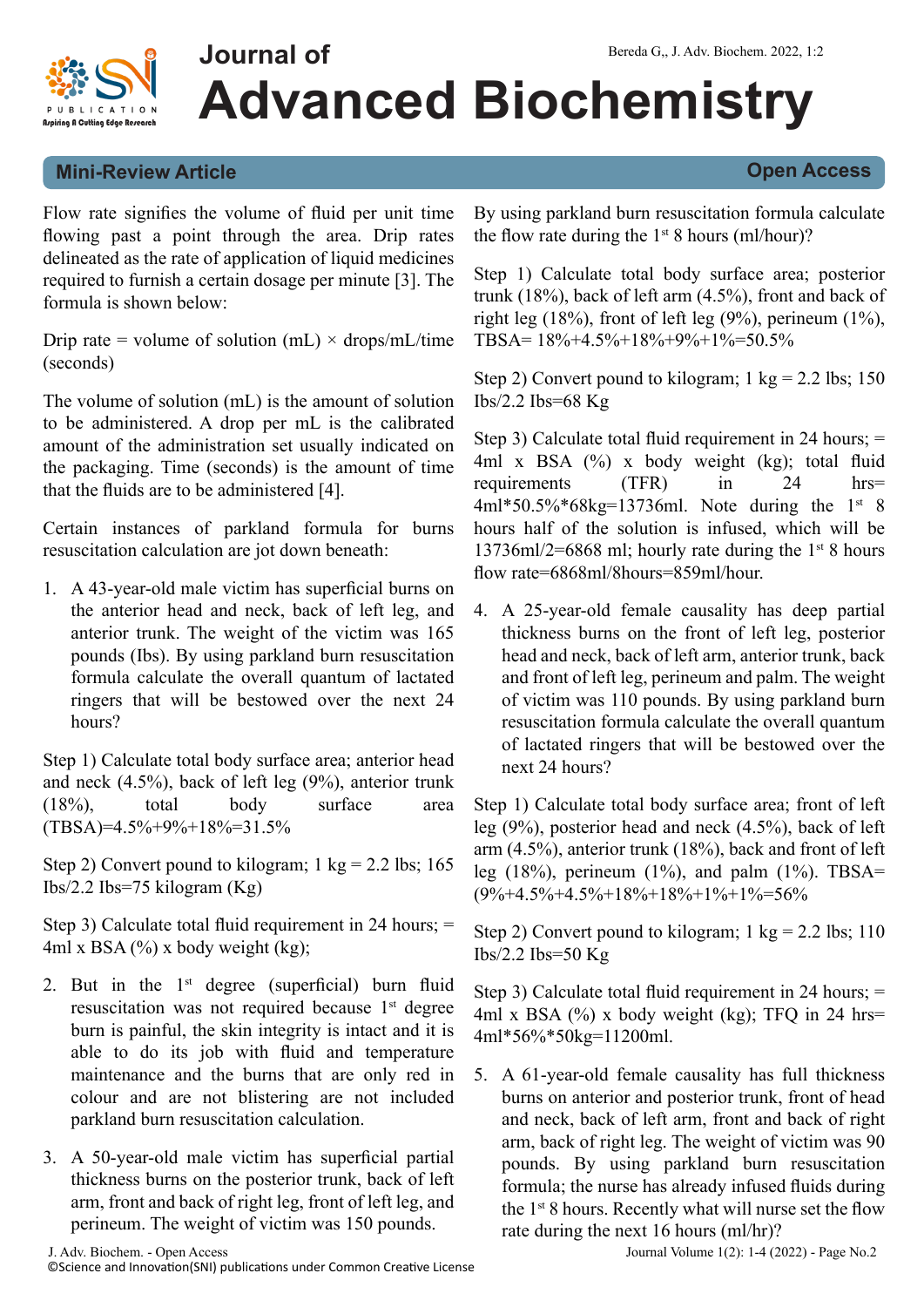

# **Journal of Advanced Biochemistry**

### **Mini-Review Article Open Access**

Step 1) Calculate total body surface area; anterior and Step 1) Calculate total body surface area; anterior left posterior trunk (36%), front of head and neck (9%), leg (7%), posterior right arm (4.5%), anterior head and back of left arm (4.5%), front and back of right arm neck (9%), posterior trunk (18%), perineum (1%), and  $(18\%)$ , back of right leg  $(9\%)$ , TBSA= palm 36%+9%+4.5%+18%+9%=76.5%

Step 2) Convert pound to kilogram; 1 kg = 2.2 lbs; 90 Step 2) Convert pound to kilogram; 1 kg = 2.2 lbs; 46 Ibs/2.2 Ibs=41  $Kg$ 

Step 3) Calculate total fluid requirement in 24 hours; = Step 3) Calculate total fluid requirement in 24 hours; = 4ml x BSA (%) x body weight (kg); TFR in 24 hrs= 2ml x BSA (%) x body weight (kg); TFR in 24 hrs= 4ml\*76.5%\*41kg=12546ml. Note nurse already 2ml\*40.5%\*21kg=1701ml. Note nurse already infused infused fluids during the  $1<sup>st</sup> 8$  hours, which will be fluids during the  $1<sup>st</sup> 8$  hours, which will be 1701ml/ 12546ml/2=6273 ml; so solely 6273 is remain and it 2=851 ml; so solely 851 is remain and it necessitated to necessitated to be infused over 16 hours. hourly rate be infused over 16 hours. hourly rate during the next 16 during the next 16 hours flow rate=6273ml/ hours flow rate=851ml/16hours=53ml/hour. 16hours=392ml/hour.

6. 11 months old year male infants admitted to burn center with full thickness burns on posterior left leg, anterior right arm, posterior head and neck, front and back of the trunk. The weight of the causality was 35 Ibs. By using parkland burn resuscitation formula calculate the overall quantum of lactated ringers that will be bestowed over the next 24 hours?

Step 1) Calculate total body surface area; posterior left leg (7%), anterior right arm (4.5%), posterior head and neck (9%), front and back of the trunk (36%), TBSA=7%+4.5%+9%+36%=56.5%

Step 2) Convert pound to kilogram;  $1 \text{ kg} = 2.2 \text{ lbs}; 35$ Ibs/2.2 Ibs= $16$  Kg

Step 3) Calculate total fluid requirement in 24 hours; = 2ml x BSA (%) x body weight (kg); TFR= 2ml\*56.5%\*16kg=1808ml

7. 2 years old female toddlers admitted to burn center with deep partial thickness burns on anterior left leg, posterior right arm, anterior head and neck, posterior trunk, perineum, and palm. The weight of causality was 46 pounds. By using parkland burn resuscitation formula; the nurse has already infused fluids during the  $1<sup>st</sup> 8$  hours. Currently what will nurse set the flow rate during the next 16 hours (ml/ hr)?

 $(1\%)$ , TBSA=

Ibs/2.2 Ibs=21 Kg

 $7\% + 4.5\% + 9\% + 18\% + 1\% + 1\% = 40.5\%$ 

8. A 51-year-old female causality has full thickness burns on posterior and anterior trunk, back of head and neck, front of left arm, front and back of right arm, front of right leg, and perineum. The weight of victim was 190 pound and the drops per mL are 20. By using parkland burn resuscitation formula; the nurse has already infused fluids during the  $1<sup>st</sup> 8$ hours. Recently what will nurse set the flow rate during the next 16 hours (ml/hr) and calculate the drip rates in minutes?

Step 1) Calculate total body surface area; posterior and anterior trunk (36%), back of head and neck (9%), front of left arm (4.5%), front and back of right arm (18%), front of right leg  $(9\%)$ , perineum  $(1\%)$ , TBSA= 36%+9%+4.5%+18%+9%+1%=77.5%

Step 2) Convert pound to kilogram;  $1 \text{ kg} = 2.2 \text{ lbs}$ ; '190 Ibs/2.2 Ibs=83  $Kg$ 

Step 3) Calculate total fluid requirement in 24 hours; = 4ml x BSA  $(\%)$  x body weight (kg); TFR in 24 hrs= 4ml\*77.5%\*83kg=25730ml. Note: nurse already infused fluids during the  $1<sup>st</sup> 8$  hours, which will be 25730ml/2=12865 ml; so solely 12865 is remain and it necessitated to be infused over 16 hours. hourly rate during the next 16 hours flow rate=12865ml/ 16hours=804ml/hour.

Step 4) Calculate the drip rates in minutes; Drip rate  $=$ volume of solution (mL)  $\times$  (drops/mL)/time (minutes);